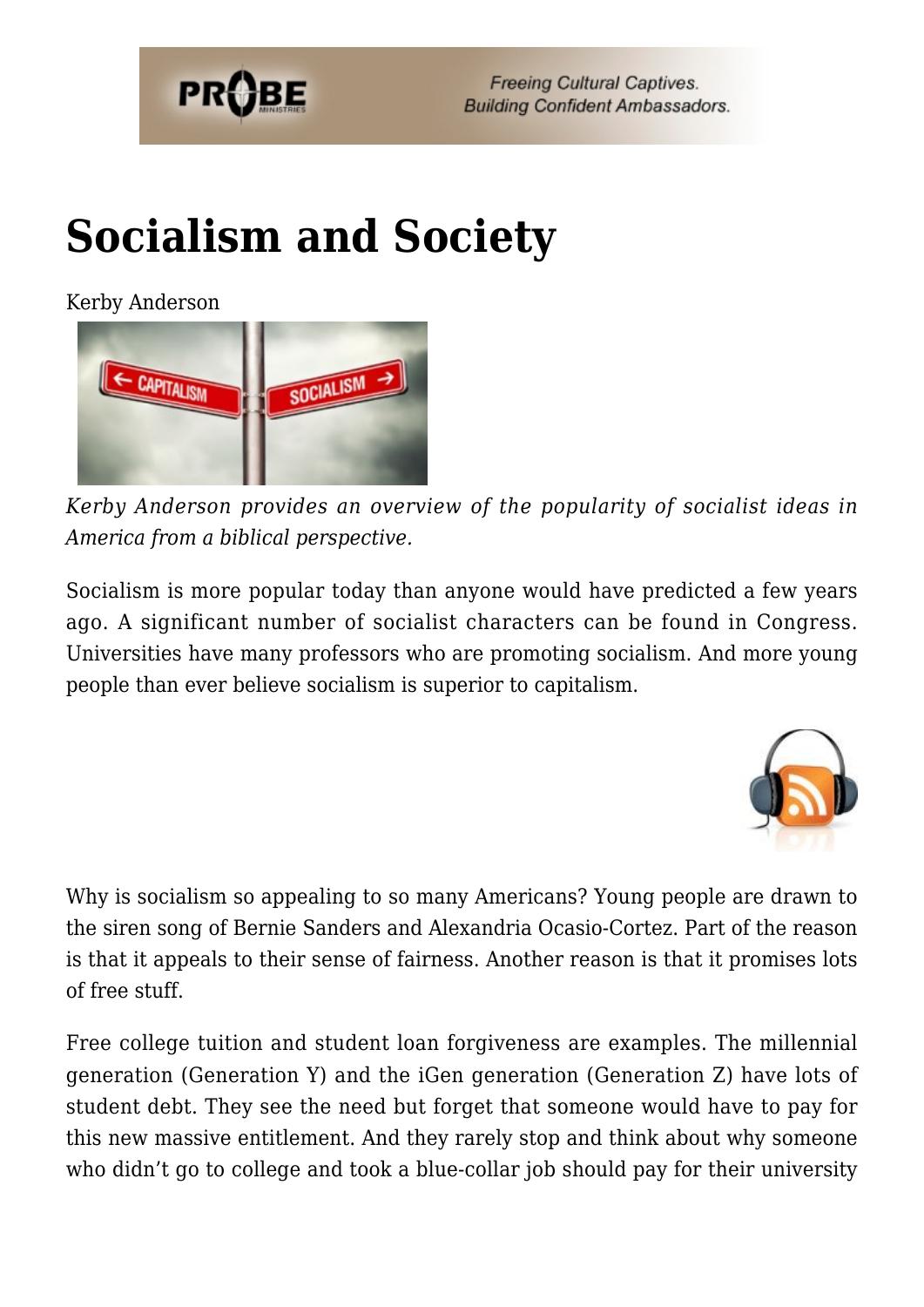

education. These may be the most educated generations in history, but they don't seem to spend too much time reflecting on what they supposedly learned in economics.

The cost of some of these policies is enormous. Just covering the cost of tuition at public colleges and universities is estimated at \$70 billion a year. One study of the cost of government-run health care (called "Medicare for All") was estimated to cost \$32 trillion during the first ten years. Some estimate the cost of the "Green New Deal" to be \$93 trillion. We can certainly debate how accurate some of those estimates are, but we can't ignore that they would be very expensive once these programs are implemented.

There is some evidence that the popularity of socialism is waning. A post-election survey done by the Cultural Research Center shows a significant decline in support for socialism. George Barna believes that another reason for this decline is the aggressive marketing of a government-driven culture that show young and old what socialism in America would really be like.

He found that the most precipitous decline in support for socialism was among Americans ages 30 to 49. Just a decade ago, they were the demographic I often pointed to as those who supported socialism more than capitalism. That has changed significantly.

Socialism is less popular even for Americans who are age 50 years or older. In the past, they have been the group most consistent in their support of capitalism. But even in this group, there was an eight percentage-point decline of support for socialism.

The demographic groups with the least support for socialism were Christians who had a biblical worldview and what George Barna calls SAGE Cons (Spiritually Active Governance Engaged Conservative Christians). But there are still a small percentage of them who support socialism. That is why I also address whether the Bible teaches socialism.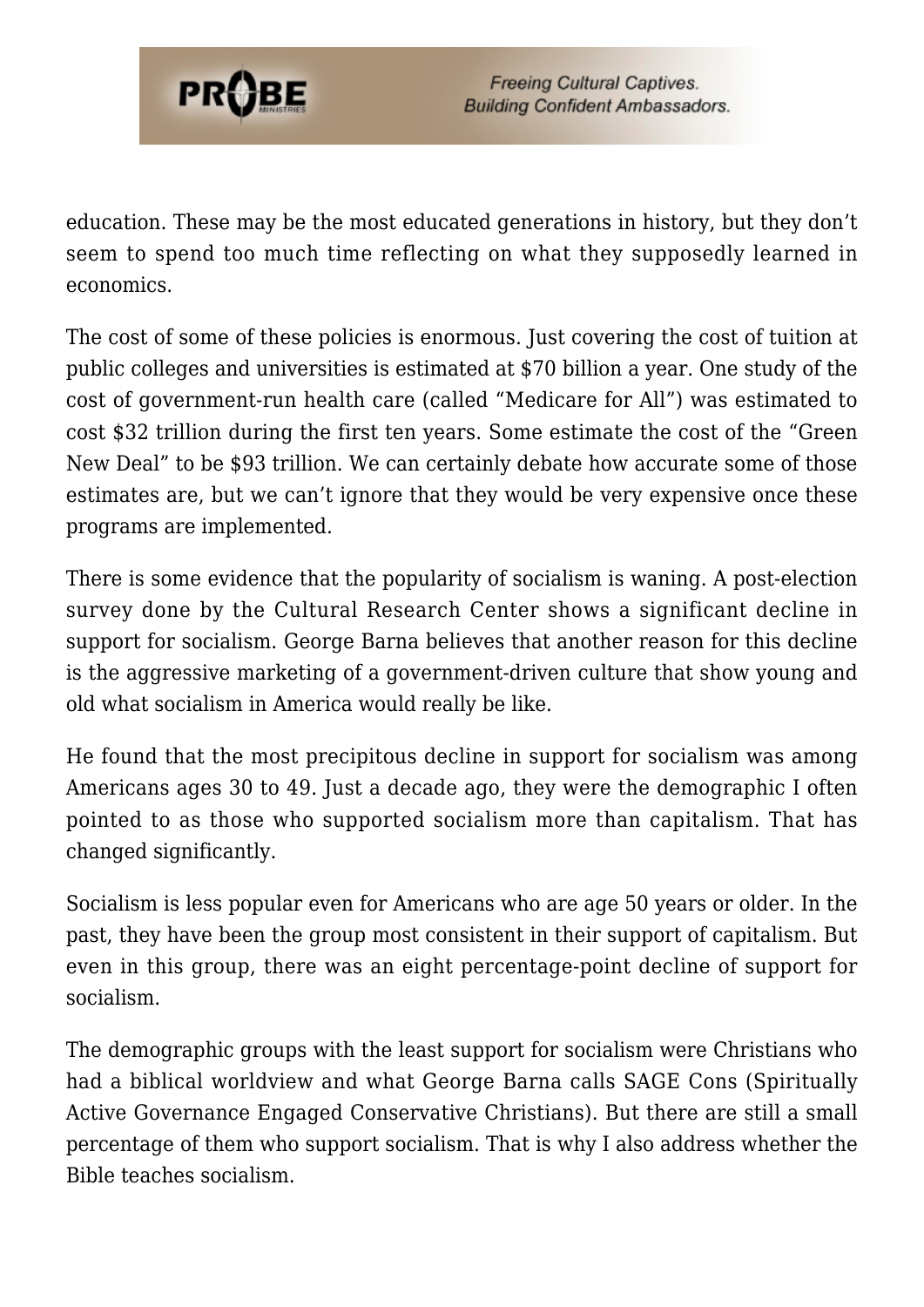

**Freeing Cultural Captives. Building Confident Ambassadors.** 

#### **The Promise of Socialism**

In order to understand the appeal of socialism, we need to make a clear distinction between capitalism and socialism. *Capitalism* is an economic system in which there is private property and the means of production are privately owned. In capitalism, there is a limited role for government. *Socialism* is an economic system in which there is public or state ownership of the means of production, and the primary focus is on providing an equality of outcomes. In socialism, the state is all-important and involved in central planning.

Often when young people are surveyed about socialism, the pollster does not provide a definition. If you merely believe socialism means more equality in society, then you can see why so many choose socialism over capitalism. Also, young people under the age of 30 are probably the least likely to associate socialism with Soviet-style repression. Instead, they may have in their minds the current government push toward European socialism and find that more attractive.

There is also an important philosophical reason for the popularity of socialism. When Karl Marx first proposed the concepts of socialism and communism, he enjoyed an intellectual advantage. He could talk about the problems with capitalism the modern world was going through as they were adapting to the difficult process of industrialization. He could contrast the *reality* of capitalism with the *utopian* ideal of socialism.

Utopian visions will always win out over the harsh reality of the world. But we now have the terrible record of socialism. Unfortunately, socialism's death toll never quite gets factored into any equation. The late columnist Joseph Sobran said: "It makes no difference that socialism's actual record is terribly bloody; socialism is forever judged by its promises and supposed possibilities, while capitalism is judged by its worst cases." $\{1\}$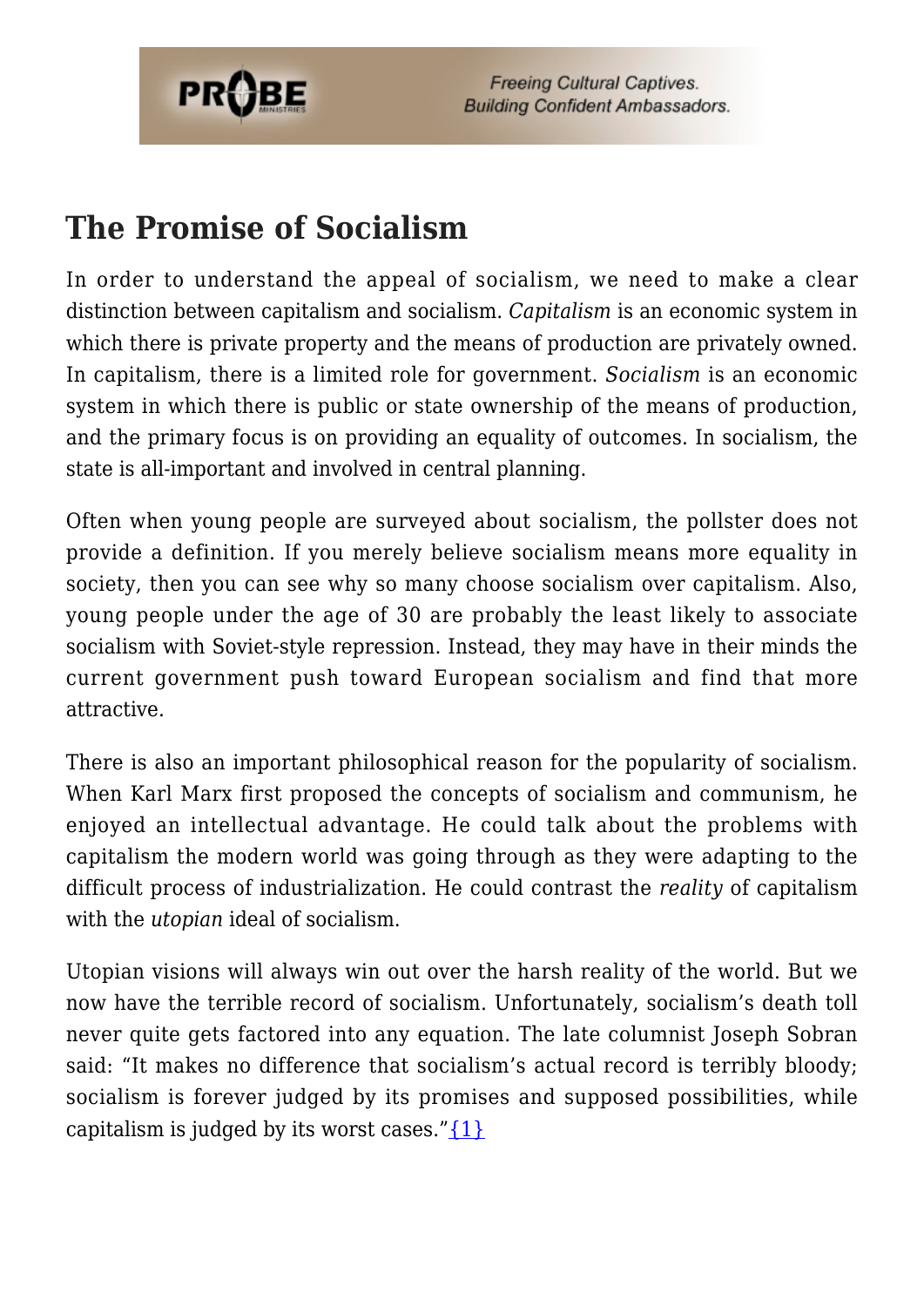

Dinesh D'Souza reminds us that many countries have tried socialism and all failed. The first socialist experiment was the Soviet Union, then came lots of countries in eastern Europe (Poland, Yugoslavia, Albania, Czechoslovakia, Hungary, Romania, and East Germany). Add to that countries in Asia (Vietnam, Laos, Cambodia, North Korea, and China) and countries in South America (Cuba, Nicaragua, Bolivia, and Venezuela) and Africa (Angola, Ghana, Tanzania, Benin, Mali, Mozambique, Zambia, and Zimbabwe). By his count, there are 25 failed experiments in socialism. $\{2\}$ 

The typical answer to these failures is that each of these wasn't done correctly. The failure of these socialist experiments was a failure of implementation. But this time, they say, we will get it right. Believing in socialism apparently mean never having to say you're sorry.

In the next section we will look at the argument that democratic socialism is the ideal we should pursue. We should ignore this list of socialist failures and focus on socialism in the Scandinavian countries.

### **A Different Kind of Socialism**

Proponents of socialism not only argue that it was not implemented correctly in the past but also argue that what they are proposing is "democratic socialism." They usually point to the Scandinavian countries as examples.

Anders Hagstrom in one of his videos asks, "What does socialism mean to [people such as actor and comedian Jim Carrey]?" He says that conversations about socialism often go like this: "A liberal says we should be socialist. A conservative points to Venezuela, and says socialism doesn't work. A liberal says, What about Sweden and Norway? The conservative then points out that those countries aren't actually socialist." $\{3\}$ 

He says that even if we accept the comment by liberals, there is a problem.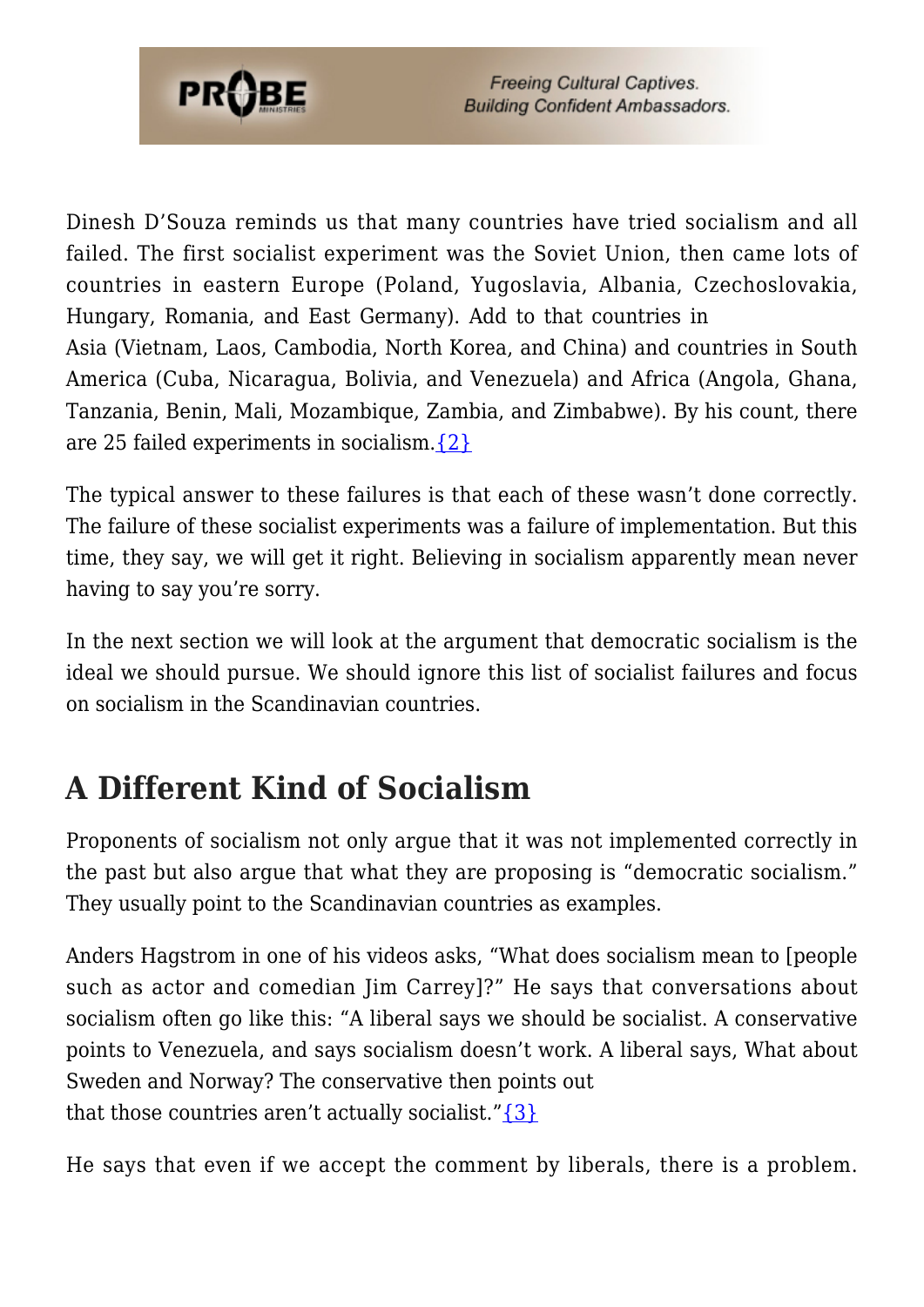

**Freeing Cultural Captives. Building Confident Ambassadors.** 

"Nordic countries have tiny populations of less than 10 million. And copying and pasting their policies to a country of 330 million isn't going to work." These Nordic countries were successful before they adopted the redistributive policies they have now. Here's a reality check: if Sweden were to join the U.S. as a state, Sweden would be poorer than all but 12 states.

Hagstrom also explains that the policies of true socialists like Senator Bernie Sanders and Alexandria Ocasio Cortez go far beyond what the Nordic countries have. For example, Bernie Sanders wants a planned economy. None of the Nordic states have this. Alexandria Ocasio-Cortez wants to abolish profit. None of the Nordic countries have done that. And both of them want a universal minimum wage. None of the Nordic states have that.

There's another problem with the argument. These countries aren't socialist. John Stossel in one of his videos interviewed a prominent Swedish historian. [{4}](#page-8-2) Johan Norberg makes it clear that "Sweden is not socialist—because the government doesn't own the means of production. To see

that, you have to go to Venezuela or Cuba or North Korea." He does admit that the country did have something that resembled socialism a few decades ago. The government heavily taxed the citizens and spent heavily. That was not a good period in Swedish history, especially for the economy.

Yet even with the high Swedish taxes, there was simply not enough money to fund Sweden's huge welfare state. Norberg explains that "People couldn't get the pension that they thought they depended on for the future." At this point, the Swedish people had enough and began to reduce the size and scope of the government.

John Stossel says, "They cut public spending, privatized the national rail network, abolished certain government monopolies, eliminated inheritance taxes and sold state-owned businesses like the maker of Absolut vodka." While it is true that Sweden does have a larger welfare state than the US and higher taxes than the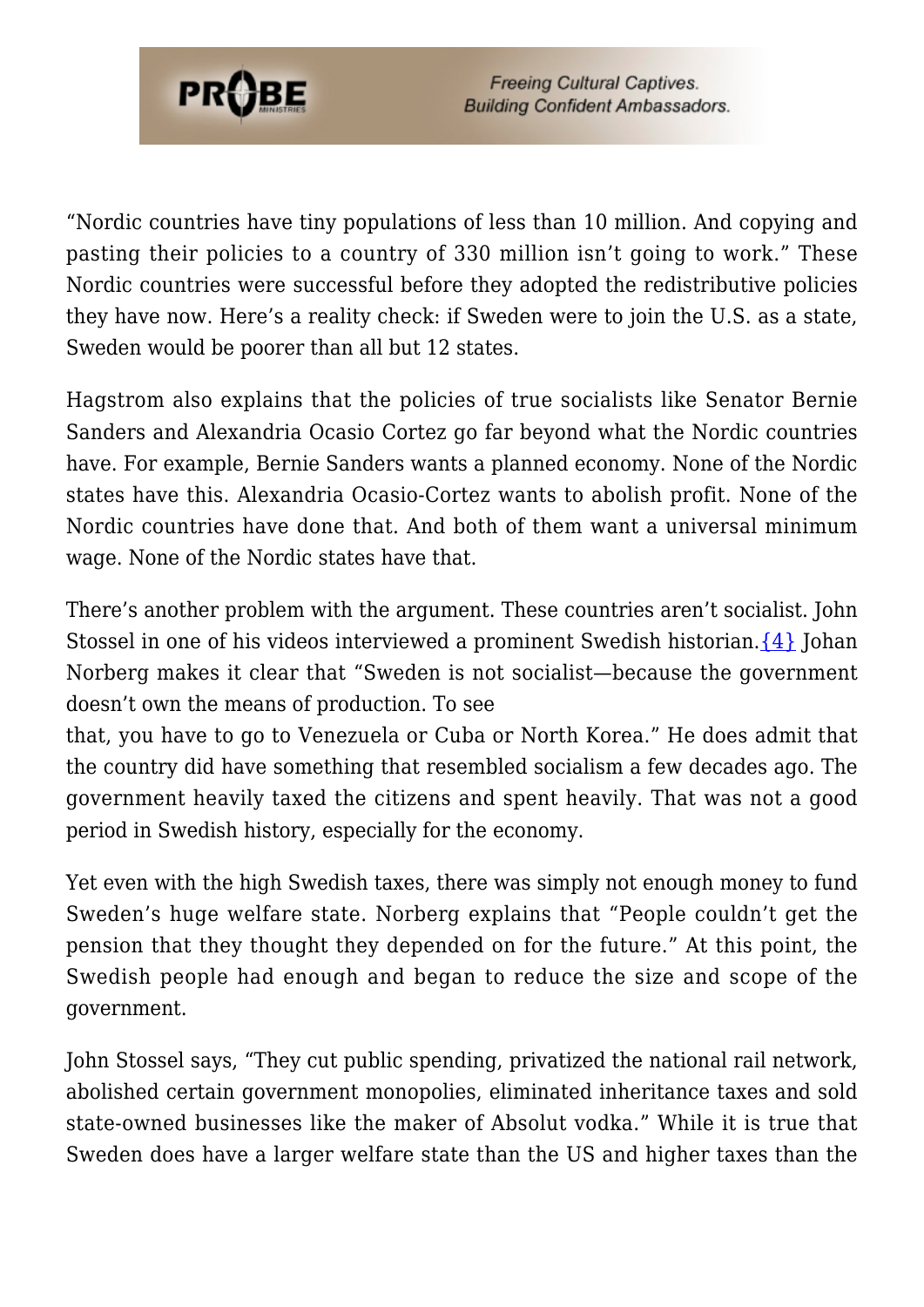

US, there are many other areas where Sweden is actually more free market.

## **Socialism and Equality**

One of the moral arguments for socialism is that it creates a society with more social and economic equality. Proponents want us to consider the fairness argument when applied to a free market. How fair is it that basketball star Lebron James makes more than \$37 million when a social

worker starting out only makes about \$30,000? Even more extreme is the estimate that Jeff Bezos makes more than \$320 million a day while the average Amazon salary is around \$35,000 a year.

Of course, this is what happens in a free society where people with different skills, different abilities, and different motivations are allowed to participate in a free market. You will get inequality, but you also have a free society where people can use their gifts to pursue their

calling and still receive a good income.

We don't have to quess what will happen in a socialist economy because we have lots of historical examples. In a desire to bring equality, socialism doesn't bring people up out of poverty. Instead, it drives them into poverty. Consider two test cases (Germany and Korea).

After World War II, Germany was divided into two countries: West Germany was capitalist, while East Germany was socialist. Throughout the time they were divided, there was a striking difference between the two countries. When the two countries were reunified, the GDP of East Germany was a third of the GDP of West Germany.

An even better example is North and South Korea, because it lasted longer and continues to this day. South Korea is now more than 20 times richer than North Korea. Of course, people in South Korea are also freer than North Korea. They are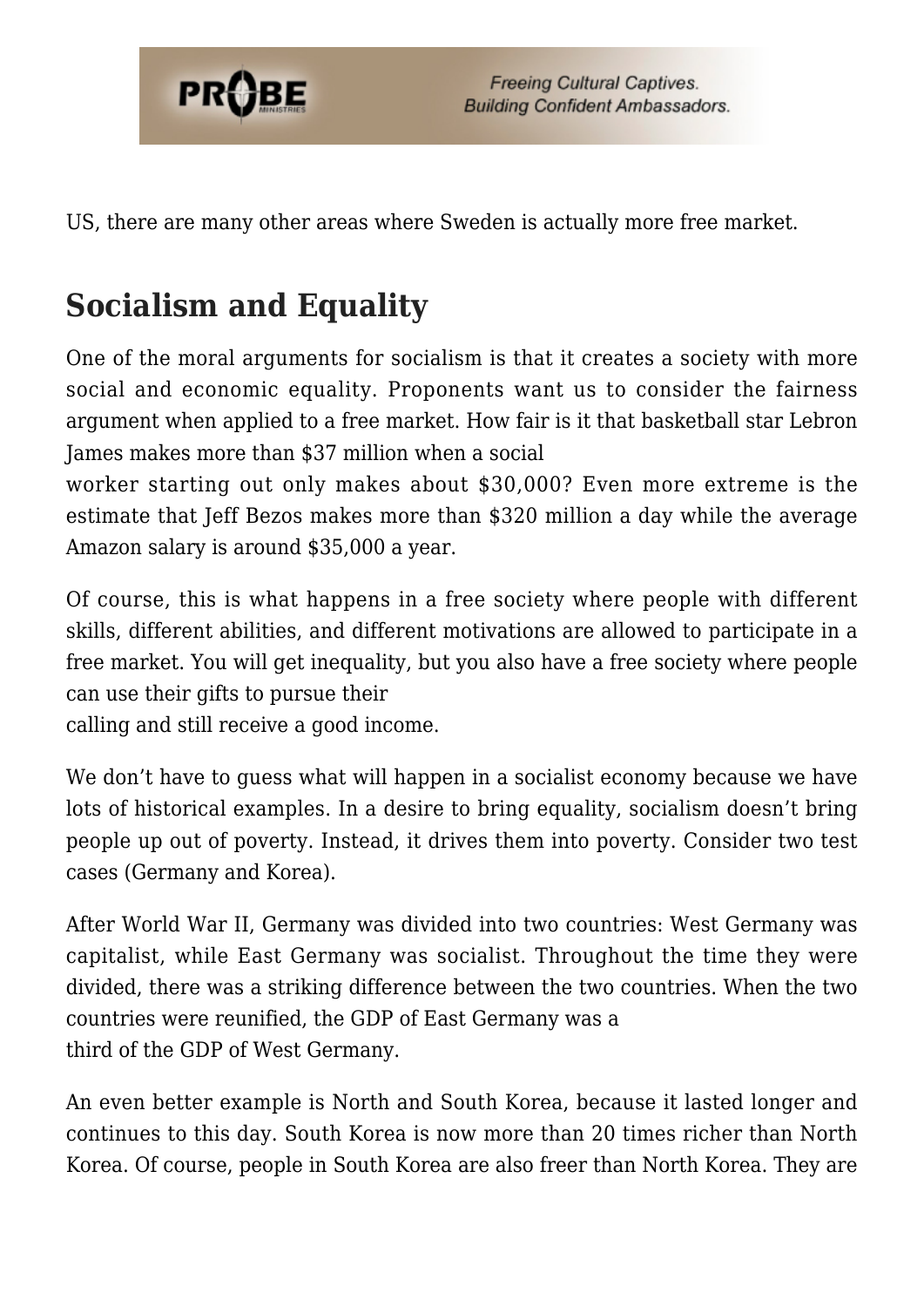

also taller and live about 12 years longer than people in North Korea. $\{5\}$ 

By contrast, capitalism provides every person a chance to influence the society. In his book, *United States of Socialism*, Dinesh D'Souza doesn't ignore the issue of justice but actually embraces it. Capitalism, he says, "far more than socialism, reflects the will of the people and expresses democratic consent." $\{6\}$  A consumer is like a voter. As a citizen, we get to vote in an election every two to four years. But a consumer gets to vote every day with his or her dollar bills. That money represents the time and effort put in to get those dollar bills.

The free market provides you a level of popular participation and democratic consent that politics can never provide. You get to vote every day with your dollars and send economic signals to people and companies providing goods and services. Essentially, capitalism, like democracy, is a clear form of social justice.

### **The Bible and Socialism**

Perhaps you have heard some Christians argue that the Bible actually supports socialism. The book of Acts seems to approve of socialism. In Acts 4, we find a statement that the believers in Jerusalem "had all things in common." It also says that those who possessed land or houses sold them and brought the proceeds to the apostles' feet. They distributed these gifts to anyone in need. This looks like socialism to many who are already predisposed to believe it should be the economic system of choice.

First, we need to realize that this practice was only done in Jerusalem. As you read through the rest of the book of Acts and read the letters of Paul and Peter, you see that most believers in other parts of the Roman world had private property and possessions. Paul calls upon them to give voluntarily to the work of ministry.

Second, the word voluntary applies not only to Christians in other parts of the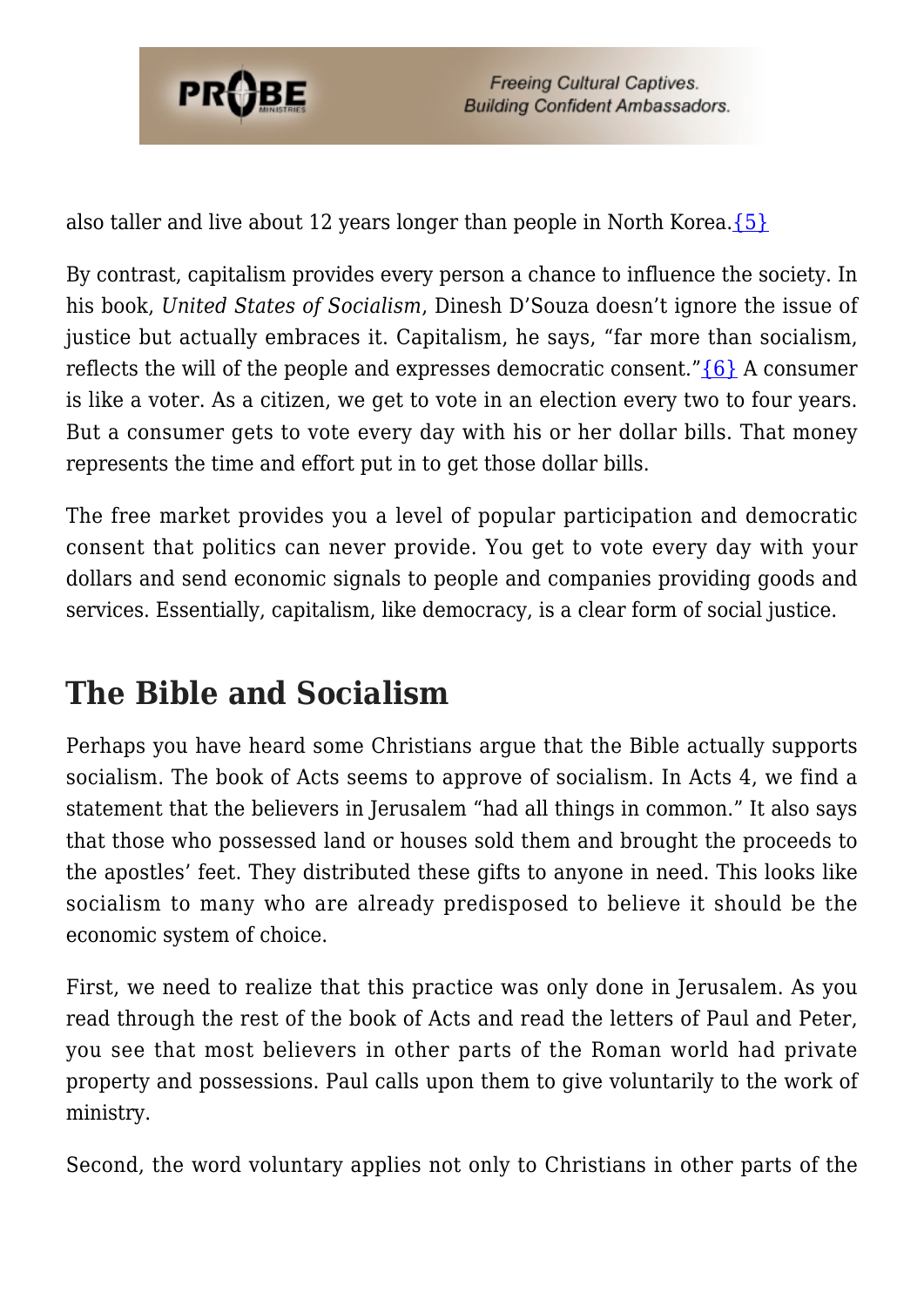

world, but it also was a voluntary act by the believers in Jerusalem to give sacrificially to each other in the midst of persecution. This one passage in the book of Act is not a mandate for socialism.

If you keep reading in the book of Acts, you can also see that the believers in Jerusalem owned the property before they voluntarily gave the proceeds to the apostles. The next chapter (Acts 5) clearly teaches that. When Peter confronted Ananias, he clearly stated that: "While it remained, was it not your own? After it was sold, was it not in your own control?"

Owning property contradicts one of the fundamental principles of socialism. In the *Communist Manifesto*, "the abolition of property" is a major item in the plan for moving from capitalism to socialism and eventually to communism.

By contrast, the Ten Commandments assume private property. The eighth commandment forbidding stealing and the tenth commandment about coveting both assume that people have private property rights.

In fact, we can use biblical principles to evaluate economic systems like capitalism and socialism. Although the Bible does not endorse a particular system, it does have key principles about human nature, private property rights, and the role of government. These can be used to evaluate economic systems like socialism and communism.

Socialism is still a popular idea, especially among young people. Recent polls along with various books about capitalism and socialism illustrate the need for us to discuss and explain the differences between capitalism and socialism. Socialism may sound appealing until you begin to look at the devastating impact it has had on countries that travel down the road of greater governmental control.

Notes

<span id="page-7-0"></span>1. Joseph Sobran quoted by Robert Knight, "Bernie's siren song of socialism,"